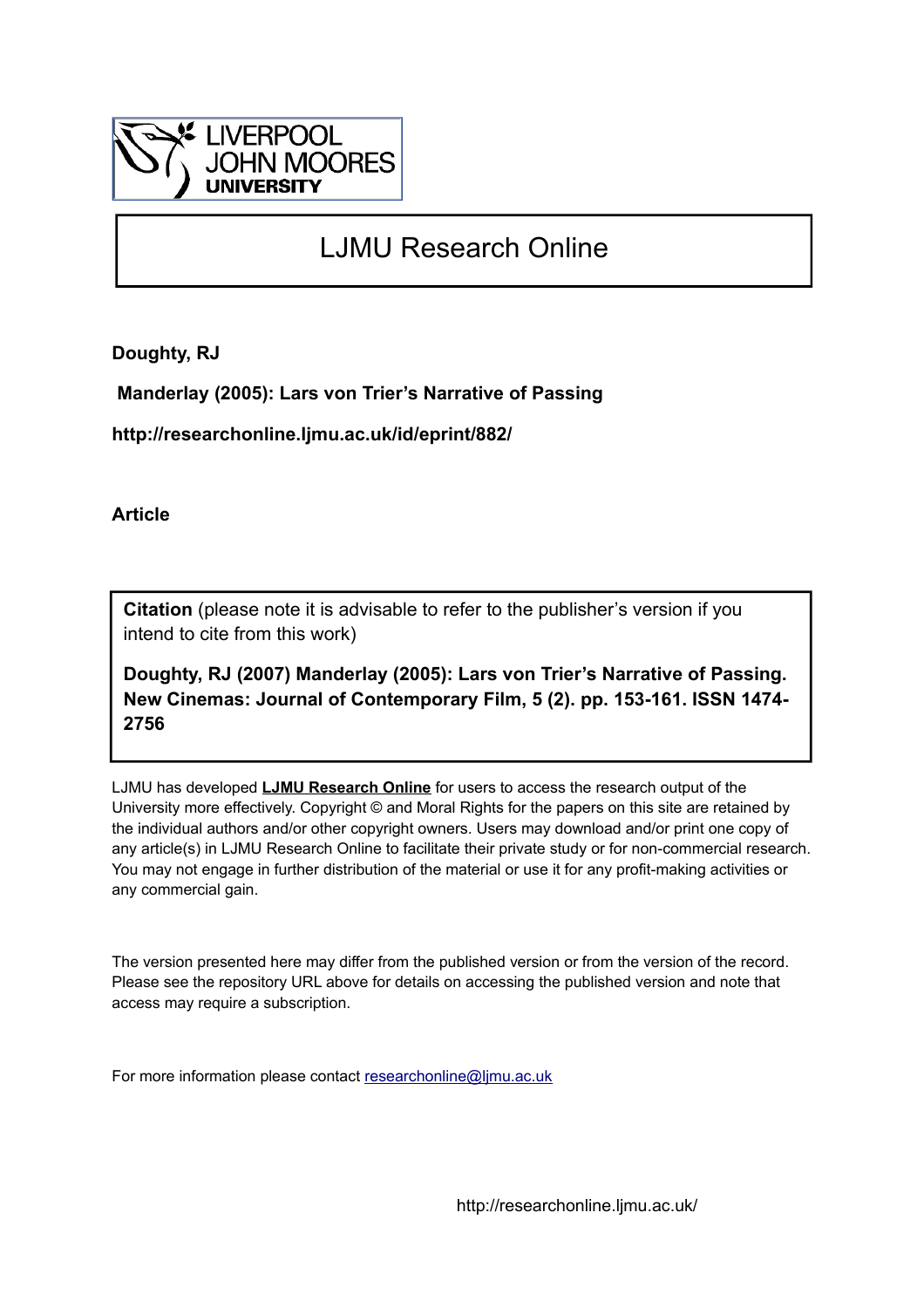New Cinemas: Journal of Contemporary Film Volume 5 Number 2 © 2007 Intellect Ltd. Article. English language. doi: 10.1386/ncin.5.2.153/1

# *Manderlay* **(2005): Lars von Trier's narrative of passing**

**Ruth Doughty** *School of Creative Arts, Film and Media,*

*Portsmouth University*

# **Abstract**

*Von Trier, the maverick Danish director, has over the course of his career earned a reputation for being difficult; he has a tendency to create films that are not only challenging but demand an active level of participation from his audience. The film* Manderlay *(2005) continues this tradition of provoking intellectual debate. Whereas numerous scholars and critics have recognised that the film can be read as a metaphorical reference to George W. Bush's invasion of Iraq, this article interprets* Manderlay *as an allegory for the way African Americans have been represented by the US film industry.*

# **Keywords**

Lars von Trier African American stereotyping racial passing

# **National guilt**

*Manderlay* (Von Trier 2005) is the second and most recent instalment of the director's proposed 'America: Land of Opportunity' trilogy. While its predecessor, *Dogville* (2003), dealt with small mindedness in Middle America, this film turns its attention to race relations in the rural Deep South. Its release has been considered timely and relevant in today's post-9/11 climate of cultural suspicion and media-fuelled fear of 'otherness' – many critics have read the film's narrative as an allusion to the invasion of Iraq and Von Trier openly discusses the parallels between Grace Margaret Mulligan, the film's female protagonist, and George W. Bush on the official *Manderlay* website. The fact that the tagline to the film reads 'liberation, whether they want it or not' justifies such an anti-Bush reading. Bradshaw and Ebert correctly identify that in particular *Manderlay* can be read as a filmic exploration and condemnation of white American liberalism (Bradshaw 2006; Ebert 2006). In spite of Grace's attempts to educate the slaves, her intervention and naïvety have dire effects on the black community. Josh Kun writing for the *LA Times*, along with numerous other critics, also points out that Grace's whipping of the deceitful Timothy at the end of the film bears a striking resemblance to the incidents at the Abu Ghraib prison where Iraqi prisoners were tortured by US reserve troops (Kun 2005).

However, in focusing purely on the contemporary political climate in the Middle East, critics have failed to look at the domestic implications of national guilt. The film may clearly also be understood on a more literal level as a brutally candid exploration of race relations in the United States of America; one which is politically controversial, confrontational and at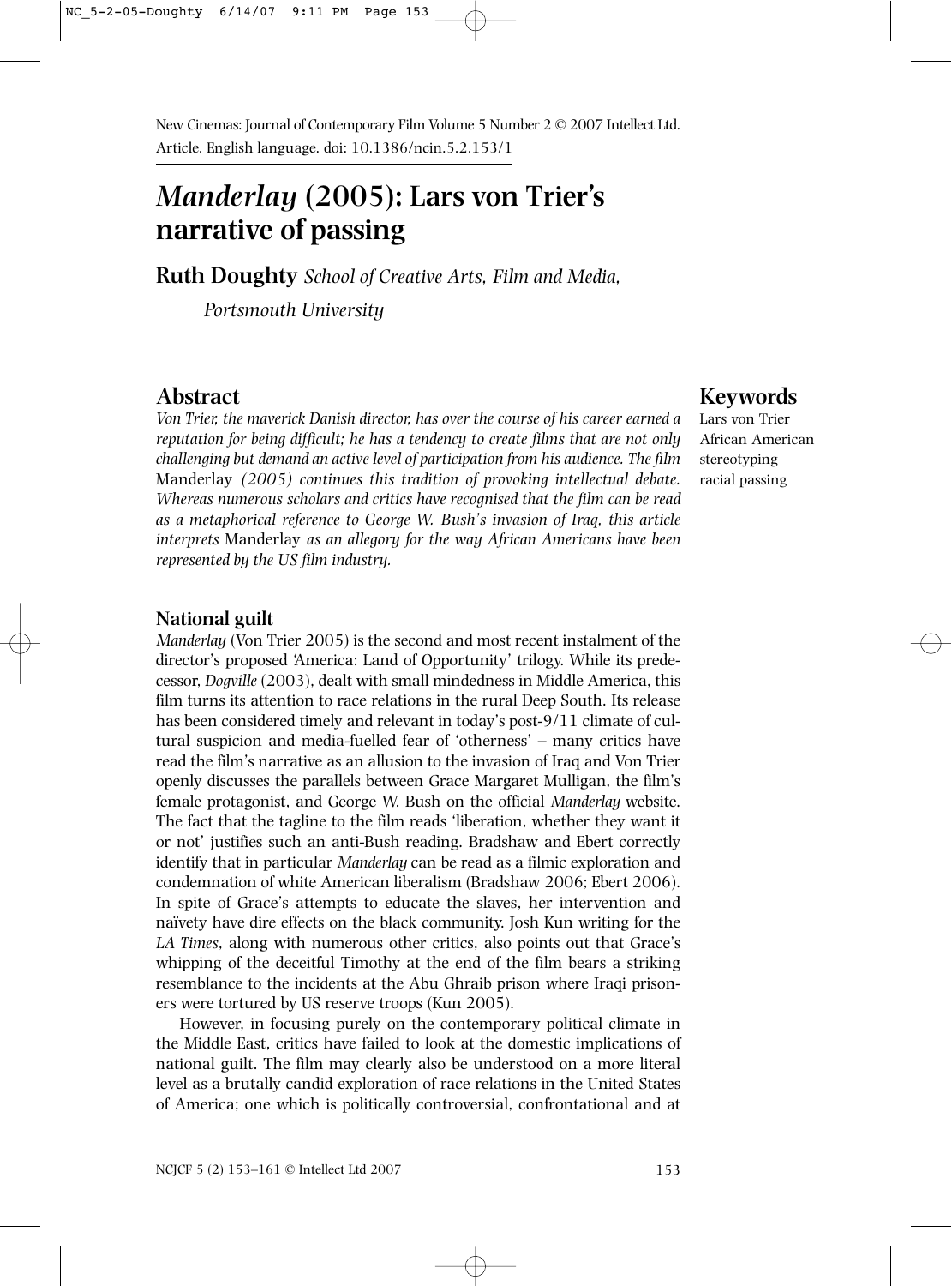1 Examples include *House of Sand and Fog* (Perelman 2003), *Everything Is Illuminated* (Schreiber 2005), and more recently *Inside Man* (Lee 2006).

times verges on the explicitly racist. Akin to *Caché/Hidden* (Haneke 2005), the storyline deals with the oppression of the ethnic other and the deep history of national guilt, a recurrent subject in contemporary cinema.<sup>1</sup> The subject of national guilt offers contemporary directors a wealth of narrative opportunity which typically results in the personification of the political – rather than directly dealing with historical issues, they opt to transfer political embarrassment onto the individual. Singing from the postcolonial hymn sheet, these films are often unforgiving and encourage an exploration of oppression from the perspective of both the coloniser and the colonised, with children often being used to illustrate the impact of national guilt on succeeding generations. Furthermore, in extreme cases, films depicting national guilt have a tendency to implicate the audience – as we watch, we become embroiled in historical shame.

The film *Manderlay* is a continuation of the story of Grace Margaret Mulligan, last seen fleeing the town of Dogville with her gangster father in the first instalment of the trilogy. Whilst travelling through the Deep South, they happen to come across an estate where, in spite of slavery's having being abolished seventy years earlier, a small community of African Americans are still being held in servitude. Grace takes it upon herself to free the slaves after confronting the old matriarch on her death bed. Grace then remains on the cotton plantation with a handful of her father's gangsters for protection in an attempt to teach the black community about democracy, justice and anger therapy. However, her good intentions have disastrous results.

But in addition to the literal references to slavery in the United States of America, and, the suggested parallels between Grace's attempts to free the slaves and the military presence in Iraq, the film can also be read as an allegory for the way African Americans have been treated by the film industry. It is Von Trier's appropriation of black cultural tropes and generic forms, along with his ability to subvert African American cultural practices that not only highlight the problematic history of black representation in film but reveal Von Trier's desire to expose that which Hollywood has traditionally hidden. In *Manderlay*, Von Trier attacks white liberalism, he attacks the film industry's misrepresentation of black identity, and most interestingly he attacks the African American participation in perpetuating this misrepresentation.

# **The story of slavery**

In terms of the film's literal subject matter, Von Trier is clearly highly knowledgeable regarding the subject of slavery in the United States of America, both historical and contemporary. His fascination with the subject dates back 25 years to the time when, as a film student, he read the preface to the controversial erotic novel *The Story of O* by Pauline Reage (1954). Written by Jean Paulhan, the preface entitled 'A slave's revolt', tells of two hundred slaves in Barbados in the year 1838:

Some two hundred Blacks, women as well as men and all of them promoted to freedom by the decrees promulgated in March of that year, one morning presented themselves at the door of their former master, a certain Glenelg, and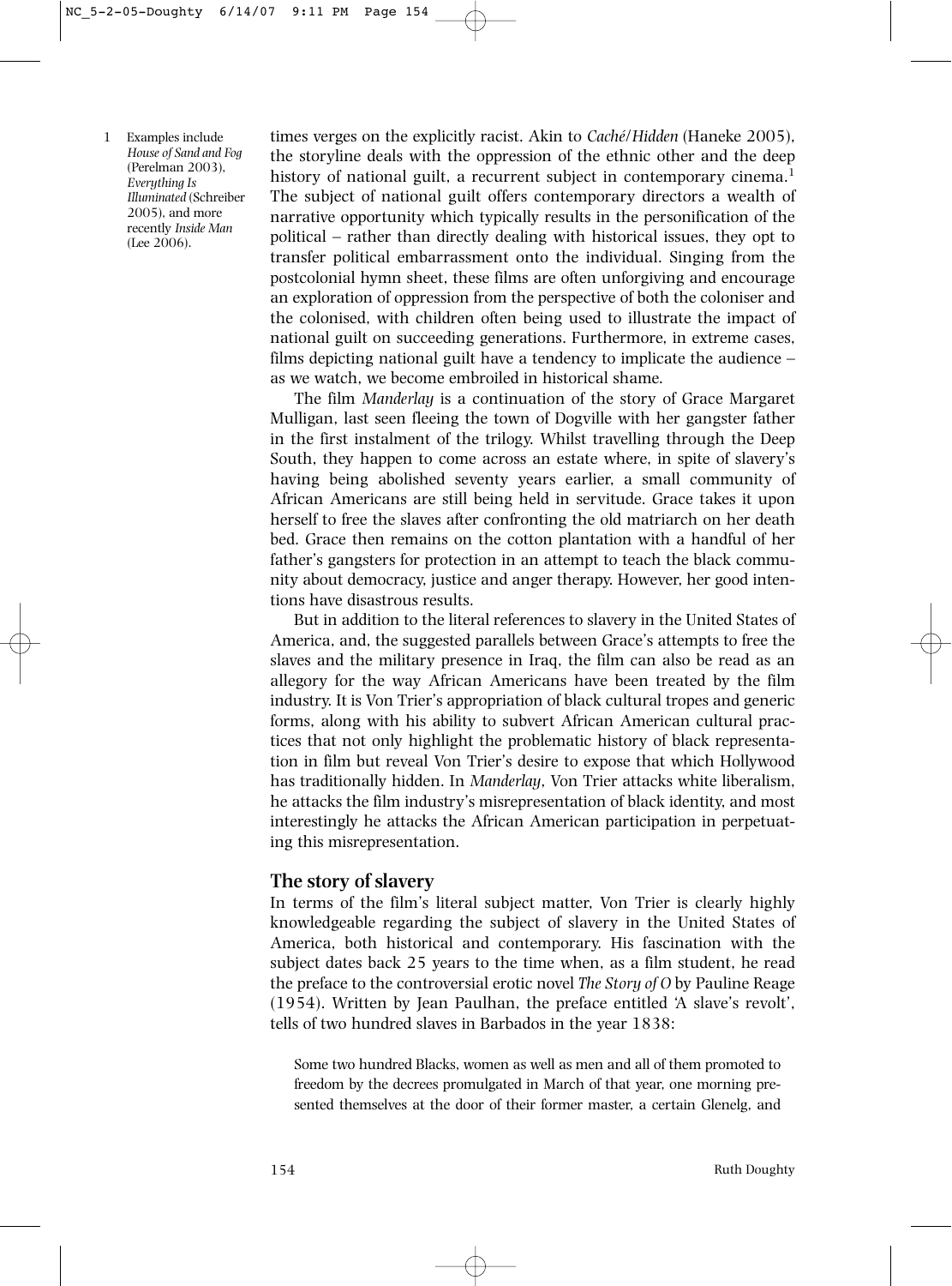besought him to take them back into bondage. In the name of the group, an Anabaptist minister had drawn up a list of grievances; they were read out to Glenelg and then the discussion began. But whether because of distrust, or scruples, or simple fear of the law, the former slaveowner refused to be convinced: whereupon he was, first of all, mildly pushed about, then, together with his family, massacred by the Blacks who that same evening went back to their cabins, their palaverings, their labours and all their accustomed activities. (Paulhan 1954: 267–268)

Von Trier was further motivated to revisit the topic of slavery after he witnessed the work of the photo journalist Jacob Holdt. Holdt's project, entitled *American Pictures* (1997), was the culmination of years travelling around the Deep South exposing modern-day slave camps. Carrie Kahn, a news broadcaster for National Public Radio confirms Holdt's allegations that slave camps can be located in the South even today, stating that:

For the most part, the workers are U.S. citizens, and many are homeless African-American men recruited from shelters and soup kitchens. Lured by the promise of work, they hop into vans, only to find themselves in fenced farm camps, forced into debt by their bosses and sometimes paid with drugs instead of money.

(Kahn 2005)

Von Trier invited Jacob Holdt to address the cast of *Manderlay* in order to prepare them for the project and to inform them of the film's contemporary political significance in the United States. Nevertheless, the film not only responds to Von Trier's knowledge of – and desire to reflect on – both historical and contemporary US race relations. It also stems from his knowledge – and subsequent subversion – of certain key traits associated with the representation of African American culture and experience in literature and, in particular, film.

### **The narrative of passing**

Conventionally, Hollywood has romanticized the Antebellum period through numerous plantation narratives which depict the mythic South as a harmonious society. Films such as *Song of the South* (Foster & Jackson 1946), *The Green Pastures* (Connelly & Keighley 1936) and *Gone With the Wind* (Fleming 1939) are classic examples. But rather than treating the black culture of the South with the customary Hollywood nostalgia, Von Trier interrogates the archetypal plantation myth on a far deeper level. This is notably shown through his appropriation of the narrative of passing.<sup>2</sup> Harper states that racial passing is when 'a light-skinned person legally designated as black, passes as white' (1998: 382). The narrative of passing is a generic form common to African American culture. Racial passing, in both film and literature, tells of the tragic mulatto figure, torn between black and white society who struggles to find acceptance due to his/her conflicting ancestry.

As a recurring black American motif, narratives of passing are typically gender specific. Pilgrim states that 'Most tragic mulattoes were women (. . .). 2 The term 'passing' was popularized by the African American author Nella Larsen. In 1929 Larsen published a novel, entitled *Passing*, exploring the lives of two fictional light-skinned women confronting the opportunities and limitations offered to mulattos who attempt to 'pass' themselves off as white in white society (Pilgrim 2000).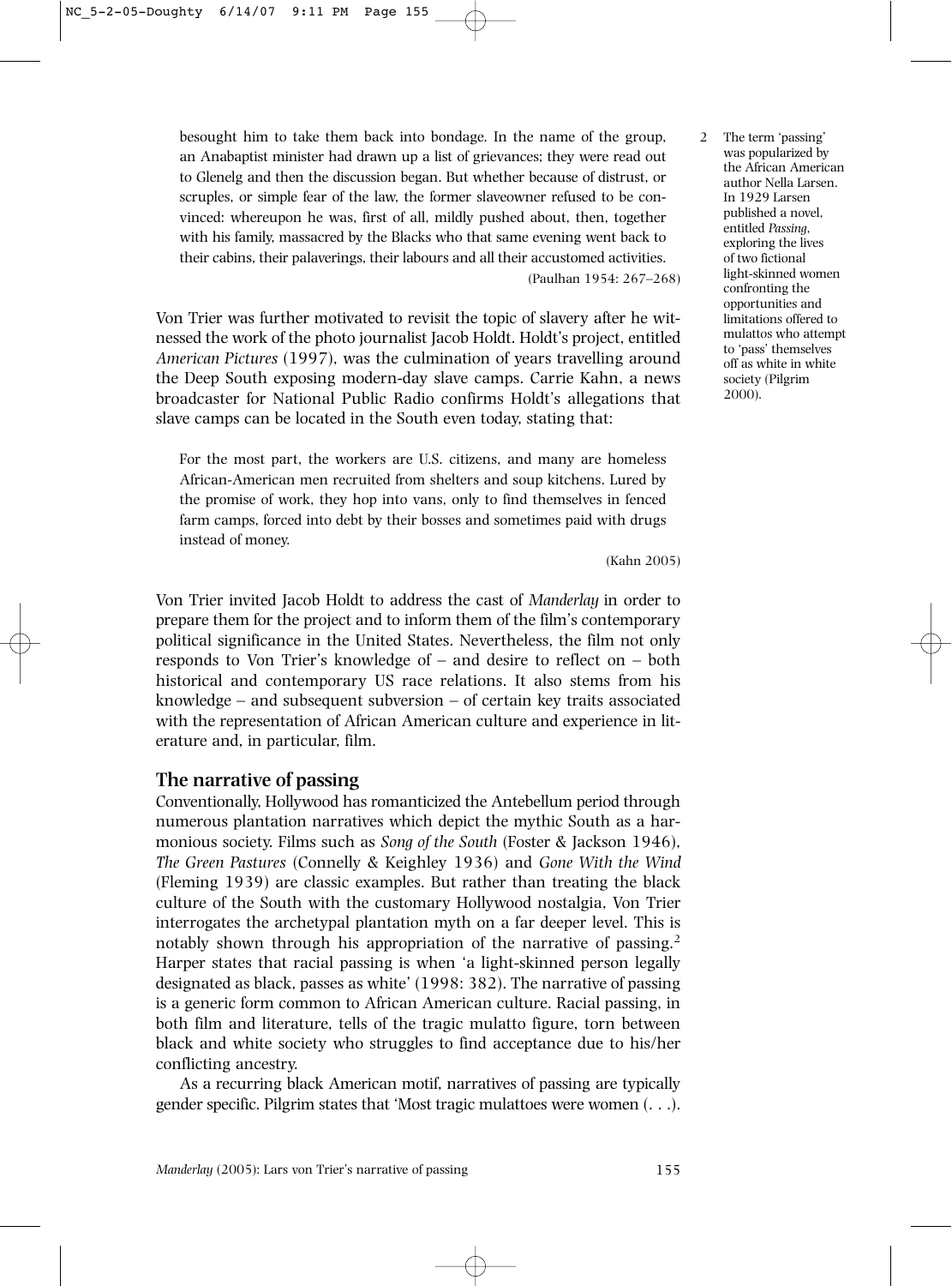The troubled mulatto is portrayed as a selfish woman who will give up all, including her Black family, in order to live as a White person' (Pilgrim 2000). Famous mulatto heroines include Julie from *Showboa*t (Whale 1936; Sidney 1951), Sara-Jane or Peola from the two versions of *Imitation of Life* (Stahl 1934; Sirk 1959), or the poignantly named *Pinky* (Kazan 1946). However, these films by Euro-American directors clearly borrow form the narrative construction found in the early work of the pioneering black director Oscar Micheaux. Being light-skinned himself, Micheaux was fascinated with the trope of racial passing and explored it many of his films including *Veiled Aristocrats* (1932) and *All God's Stepchildren* (1938).

As a genre, narratives of passing are heart-rending and melodramatic stories which expose the cruelty of American racial inequality. However, passing was, and is, a reality for many light-skinned African Americans. Writing in 1963, Conyers and Kennedy undertook a survey examining the motivation for passing as white. The answers to the questionnaire included the following reasons:

- 1. Lack of identification with other Negroes.
- 2. Fallen in love or married into the white race.
- 3. To secure economic advantages.
- 4. To hide one's past life.
- 5. To secure equal social, cultural, and recreational advantages.
- 6. To have something to feel important about among other Negroes.
- 7. To obtain some psychic thrill in fooling the white man.

(Conyers and Kennedy 1963: 217)

The above 'list of statements highlights the benefits and justification for passing as white and it is the final category of 'fooling the white man' which acts as the foundation for the film *Manderlay*. Although narratives of passing as a genre have dwindled in popularity since the 1960s, Von Trier reinvents this outdated mode of storytelling through his inclusion of the character Timothy.

*Manderlay* reworks the traditional formula of racial passing in a number of ways. First the passing figure is male rather than female, and more interestingly the character is looking to darken his cultural roots rather than bleach his genealogy. In an ironic twist, the character of Timothy on the Manderlay plantation is passing himself off as an African warrior. Rather than being apologetic for his black familial roots, Timothy is looking to accentuate his African inheritance. Unlike the archetypal tragic mulatto, Timothy is proud of his black identity. Nevertheless, in the same vein as the historical heroine, he ventures to deceive white society about his racial makeup. He ironically disassociates himself from his white American heritage in favour of his African roots.

However, Von Trier scathingly highlights the fact that Timothy is performing the African exotic other for the benefit of Grace, thus introducing the primal theme of miscegenation fantasies (cf. Courtney 2005). Timothy claims to be a Munsi chief and in impersonating the noble and virile tribesman, seduces Grace in a sexually explicit mock-African ritual. Through Timothy's performance of an identity founded on concepts of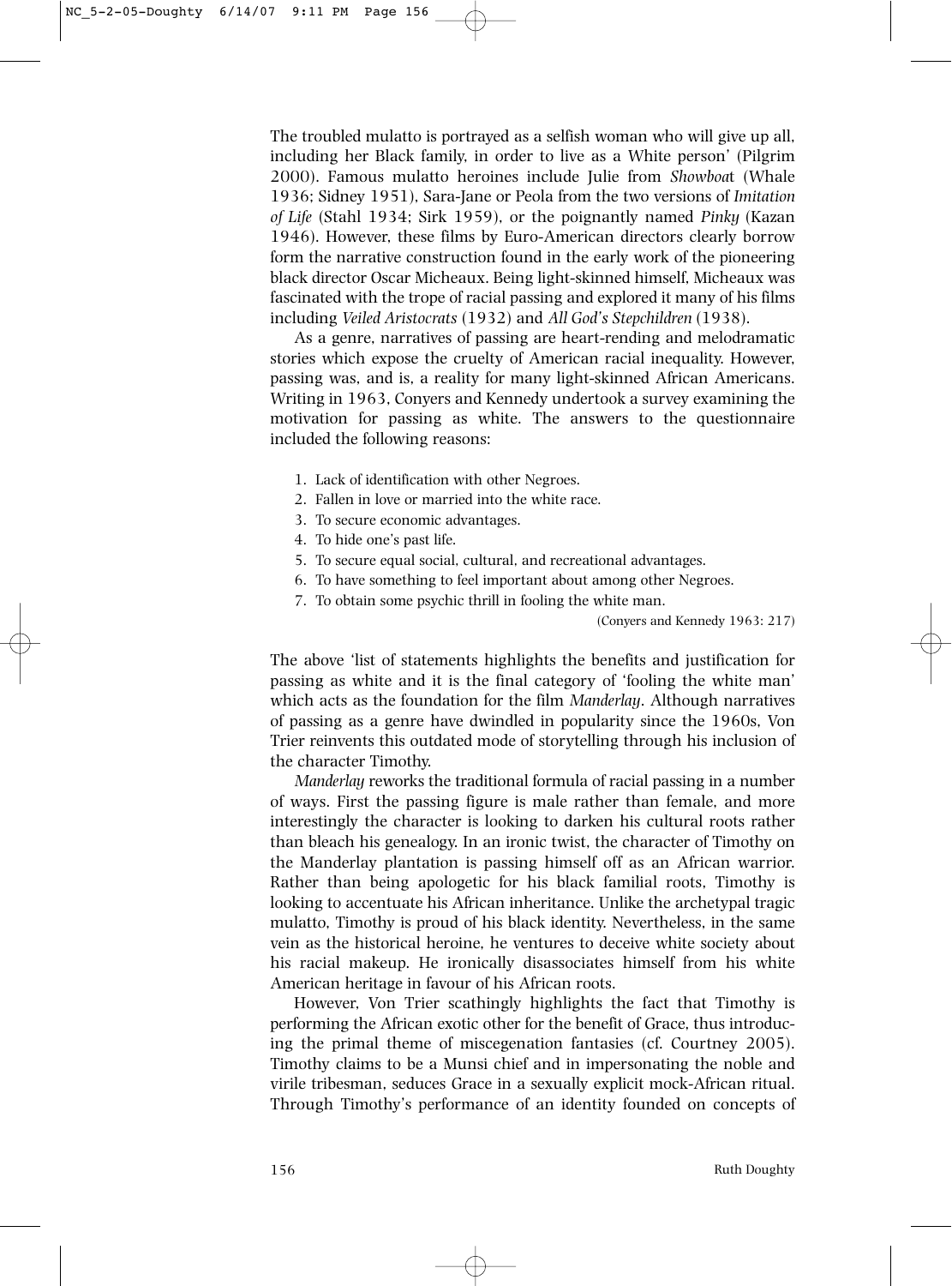black manhood and the black man's ability to sexually satisfy women, both black and white, Von Trier is exploiting the archetypal figure of the black buck or brute, renowned throughout US cinematic history as the militantly proud African American male who lusts after white women. Yet, this is not the only derogatory stereotype evoked in *Manderlay*. On reflection, the entire film can be read as a simultaneous condemnation and perpetuation of the way African Americans have been depicted as two-dimensional caricatures by the film industry and the way in which black actors have had to fight to secure a visible presence which does not compromise their racial integrity.

# **Stereotyping**

The slaves at Manderlay are shown negotiating their identities as an act of survival. Ever fascinated with rules and restrictions, Von Trier introduces Mam's Law as a narrative device within the film. Mam's Law is a written account of how the slaves on the Manderlay plantation should be treated, with each individual being categorised according to his/her psychological traits. As the narrator comments:

Sammy was a group five, a clownin' nigger. The formidable Victoria was, of course, a number four, a hittin' nigger (. . .) Wilma and Mark were losin' niggers. Wilem was a two, a talkin' nigger. Flora was a weepin' nigger, et cetera, et cetera. There were pleasin' niggers and crazy niggers by the dozen.

The final category, number one proudy niggers, consisted nowadays of Timothy as expected (. . .) and Elizabeth. No it said seven not one. She was a pleasin' nigger also known as a chameleon. A person of the kind who could transform herself into exactly the type the beholder wanted to see.

These psychological divisions should be instantly recognisable to the audience as they allude to the key racial stereotypes perpetuated by the film industry. The essentialist burlesque approach to African American representation has been recorded by Bogle in his seminal text *Toms, Coons, Mulattos, Mammies and Bucks* (1988). Bogle identifies coons and Uncle Toms as recurring figures in commercial American film; on the Manderlay plantation such slaves are labelled as 'clownin' niggers' and 'talkin' niggers'. Likewise, Bogle provides illustrative examples of the mammy and the jezebel; according to Mam's Law the female slaves are referred to as 'hittin' niggers', 'pleasin' niggers' and 'loser niggers'.

#### **The trickster**

Interestingly, Timothy is branded as a 'proudy nigger' which, as mentioned above, is an example of Von Trier paying homage to the archetypal buck. However, at the climax of the film, we realise, like Grace, that we have been duped and that Timothy is in fact a group seven 'pleasin' nigger', rather than the group one 'proudy' category. In introducing this twist in the plot, Von Trier is subverting the nature of African American stereotypes by indicating that black Americans often adopt particular traits in order to manipulate white society. Timothy, like Elizabeth, turns out to be a category seven slave, a 'pleasin' nigger', also known as a 'chameleon',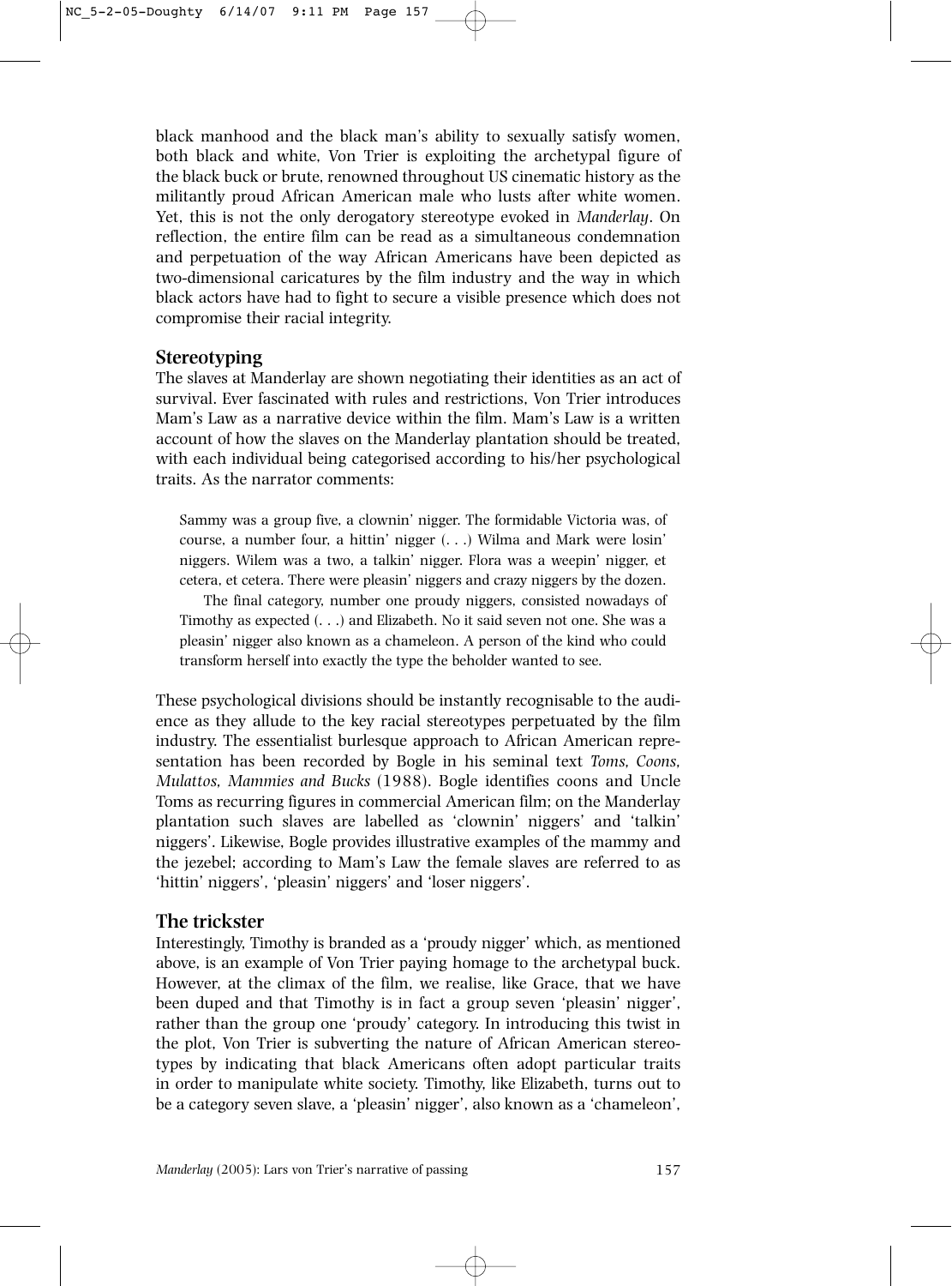and as a result they are able 'to transform themselves into exactly the type the beholder wanted to see'. Therefore, Timothy is not only purposefully playing the buck but is in fact a classic trickster.

The trickster, represented as the 'pleasin' nigger' in *Manderlay*, is a caricature frequently employed by Hollywood, to represent the quick thinking, cunning African American. The trickster is a rogue who consciously manipulates and undermines figures of superiority. Despite the apparent weakness of the trickster, he/she ultimately becomes empowered through his/her ability to gain leverage at the expense of the naïvety of those in power. However, in her study of 'negro expression', Hurston states that 'the trickster-hero of West Africa has been transplanted to America' (1933: 299). Therefore, unlike the traditional stereotypes of the Tom, coon, mammy and buck, which were created by white society, the trickster is a genuine African folk hero. Timothy is a trickster; like most of the slaves at Manderlay, he wittingly becomes 'exactly the type the beholder want[s] to see'. White society fails to see that Timothy and his compatriots willingly wear the stereotypical masks provided by white cultural hegemony in order to forge a sense of control. Therefore Von Trier is highlighting the complexity of imposing stereotypes on marginal people as there is a sense in which such traits are embraced and subsequently subverted for personal and societal gain. However, Von Trier's suggestion that black society readily succumbs to performing two-dimensional roles is a highly controversial and inflammatory proposition.

As a result of his insinuation of black complicity in offensive stereotyping and the controversial nature of the subject matter, Von Trier experienced great difficulties in casting African Americans for the film. Historically, the United States of America rarely produces films that depict the institution of slavery. When such films do occur they often fail to address key issues. Danny Glover, who plays the character of Wilhelm, in an interview with Catherine Higgins, said 'it would be extraordinary for [US] film culture to unravel [slavery] but it doesn't. People are afraid to deal with it. There is no framework for people to unravel it' (Higgins 2006). Indeed, Glover was the only black American willing to be involved in the project; instead Von Trier had to look to the British stage in order to cast the rest of the black characters. This highlights the problematic decisions faced by African American actors and the weight of expectation that is put upon them from both the industry and the black viewing audience – there is a fear that if you are seen as being outspoken you may not get the opportunity to work again. Von Trier, as a director, recognises the problems facing African American actors:

The best thing you could offer a black actor is a white role. That means a role where the colour of his skin doesn't matter, and that's degrading in itself (. . .) most parts black actors will get today are heroic parts, which must be terrible. (*Manderlay: Official Website*)

In the light of this statement, it is clear that the film *Manderlay* can be read as a comment on the film industry's treatment of black identity.

The awkward history of black representation in film is further explored when Grace becomes despairing of the white overseer and his family. She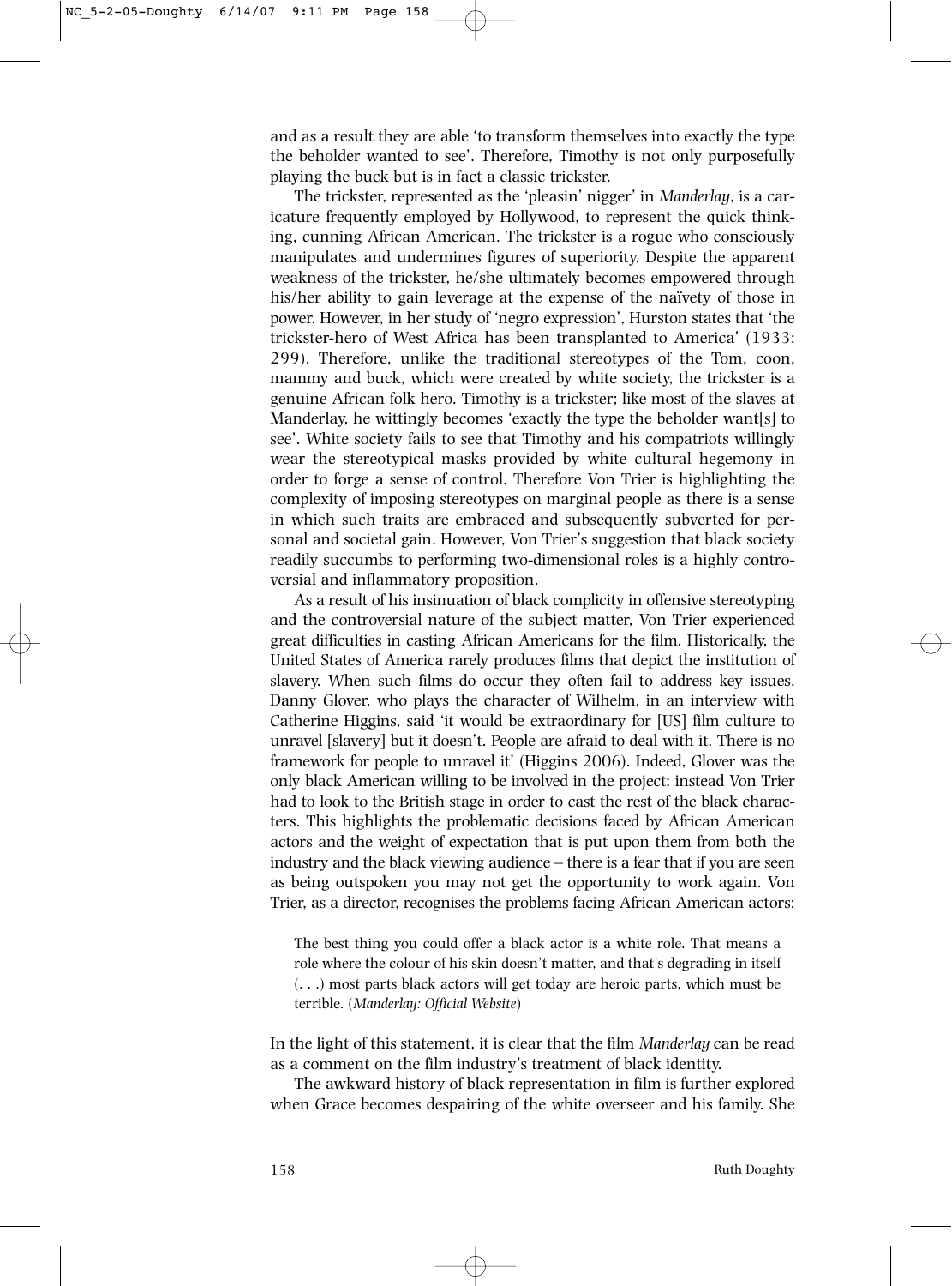controversially forces them to wear blackface and serve food to the slave community. The scene is challenging and epitomises Von Trier's inclination to shock his audience. Furthermore, in a film concerned with the stereotyping of racial otherness, this scene has to be recognised as an allusion to the offensive black and white minstrel shows popularised in the vaudeville shows of the nineteenth century. Historically blacks were not deemed intelligent enough to perform in theatres or for the camera, so instead white actors would adorn themselves with black greasepaint and exaggerate black vernacular patterns and bodily movements. In humiliating the white characters by making them don burnt cork as a form of punishment and humiliation, Von Trier is ironically repositioning the former hierarchical practice of blackface.

### **Change the joke and slip the yoke**

It is the hierarchy of identity politics that the slaves are both reacting against and playing with on the *Manderlay* plantation. All the slaves are attempting to 'pass' in some form or another, and therefore they can all be seen as directly drawing on the African trickster heritage with varying degrees of success. They are all performing an identity in an attempt to survive in a racist society. In this respect the film provides an interesting critique of how black Americans have internalised derogatory caricatures in order to gain access and recognition within the film industry whilst also attempting to earn a living. Black society can be very quick to point an accusatory finger at celebrities whom it feels are selling out; these stars are often labelled as Uncle Toms as they are deemed willing to please the metaphorical white master at the expense of degrading their own race.<sup>3</sup> However at the climax of the film it is discovered that these divisive categories that dictate the hierarchical pecking order in Mam's Law, were in fact written by the old slave Wilhelm, not the late white matriarch as previously thought.

This ironic twist can be read as both an empowering and damning reflection on black society. First, Von Trier could be seen to be demonstrating how African Americans become empowered through their ability to manipulate white society by toying with their expectations and preconceived ideas of black character traits. In buying into the propagated archetypes of the lazy, the sexually driven or the eager to please, which have been prolifically endorsed by the film industry both in the past and today, Grace is easily deceived. Yet on the other hand, Von Trier is more problematically suggesting that the African Americans are responsible for oppressing themselves. Wilhelm is knowingly accountable for creating the psychological categories which act to contain and restrict individuality, and consequently lead to subjugation. Rather than wholeheartedly seizing their new-found freedom, the slaves on the plantation re-enact the derogatory caricatures made dominant by white society. In consciously performing the archetypal caricatures of the past, the slaves on the Manderlay plantation avoid the challenges that liberation has to offer, choosing instead to retain their submissive status. Von Trier goes as far as to suggest that donning the stereotypical mask leads to a life free from responsibility and free from blame.

3 In 2002, the actor and Civil Rights activist Harry Belafonte insinuated that Colin Powell was a 'house-slave' on national radio (Maxwell, 2002).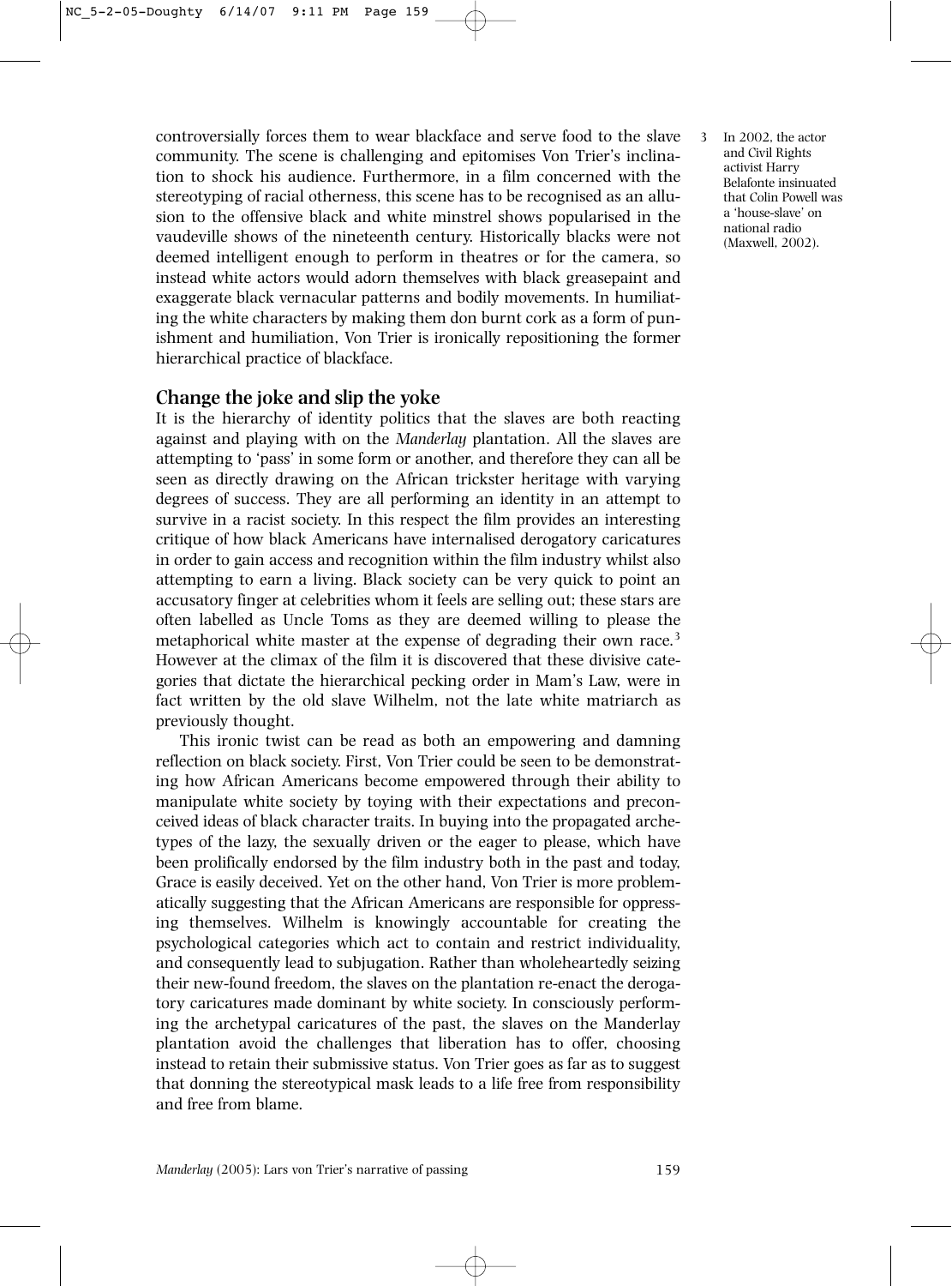4 On the 30 September 2005, the *Jyllands-Posten* national Danish newspaper published a series of cartoons depicting the Islamic prophet Muhammad. The cartoons were regarded as blasphemous by Muslim communities all over the world and a number of riots broke out.

*Manderlay* provides a fascinating study of the dehumanising effects of racial essentialism. The film can clearly be read as an attack on white liberalism and more specifically the Bush administration's involvement in the war in Iraq. However, the implication that racial inequality is fuelled by the inability of African Americans to rise above stereotyping is an accusation that will not make Von Trier popular, yet I doubt he will be losing any sleep over this. The Danish director is looking to antagonise by placing blame in both camps. Like the Danish cartoonist's satirical renditions of the iconic Muslim figure Mohammed, Von Trier could be accused of inappropriate appropriation.4 Yet, in turning the tables in the final act by revealing the real author of Mam's Law, Von Trier is, to quote the African American novelist Ralph Ellison, 'changing the joke and slipping the yoke' (1995: 45). He is laughing whilst pulling the rug from beneath both white and black American feet.

#### **Works cited**

- Bogle, D. (1988), *Blacks in American Film: Toms, Coons, Mulattos, Mammies and Bucks*, New York: Garland.
- Bradshaw, P. (2006), '*Manderlay*', *The Guardian*, 3 March, http://film.guardian.co.uk/ News\_Story/Critic\_Review/Guardian\_review/0,,1721653,00.html. Accessed 22 January 2007.
- Conyers, J.E. and Kennedy, T.H. (1963), 'Negro passing: To pass or not to pass', *Phylon*, 24: 3, pp. 215–223.
- Courtney, S. (2005), *Hollywood Fantasies of Miscegenation: Spectacular Narratives of Gender and Race 1903–1967*, New Jersey: Princeton University Press.
- Ebert, R. (2006), '*Manderlay* review', *Chicago Sun-Times*, 17 February, http:// rogerebert.suntimes.com/apps/pbcs.dll/article?AID=/20060216/REVIEWS/ 602160306/1023. Accessed 26 January 2007.
- Ellison, R. (1958), 'Change the Joke and Slip the Yoke', *Partisan Review,* 25, pp. 212–222.
- Harper, B.P. (1998), 'Passing for What? Racial Masquerade and the Demand of Upward Mobility', *Callaloo*, 21: 2, pp. 381–397.
- Higgins, C. (2006), 'Lars von Trier acts as a slave to controversy', *The Guardian*, 17 May, http://film.guardian.co.uk/news/story/0,,1485372,00.html. Accessed 24 January 2007.
- Holdt, J. (1997), *American Pictures*, http://www.american-pictures.com/index.html. Accessed 22 January 2007.
- Hurston, Z.N. (1999), 'Characteristics of negro expression', in G. Dagel Caponi (ed.), *Signifyin(g), Sanctifyin', & Slam Dunking*, Amherst: University of Massachusetts Press. pp. 293–308. First published 1933.
- Kahn, C. (2005), Modern-day 'slave farms' in Florida', *National Public Radio*, *Morning Edition,* 14 July, http://www.npr.org/templates/story/story.php?storyId=4753236. Accessed 29 January 2007.
- Kun, J. (2005), 'Movie review: *Manderlay*', *LA* Times, 3 February, http://www.latimes. com/entertainment/news/movies/cl-et-manderlay3feb03,1,1266266.story? coll=la-promo-entnews&ctrack=1&cset=true. Accessed 22 January 2007.
- *Manderlay: Official Website*, http://www.manderlaythefilm.com/. Accessed 24 January 2007.
- Maxwell, B. (2002). 'Colin Powell bamboozled', *St. Petersburg Times*, http://www.